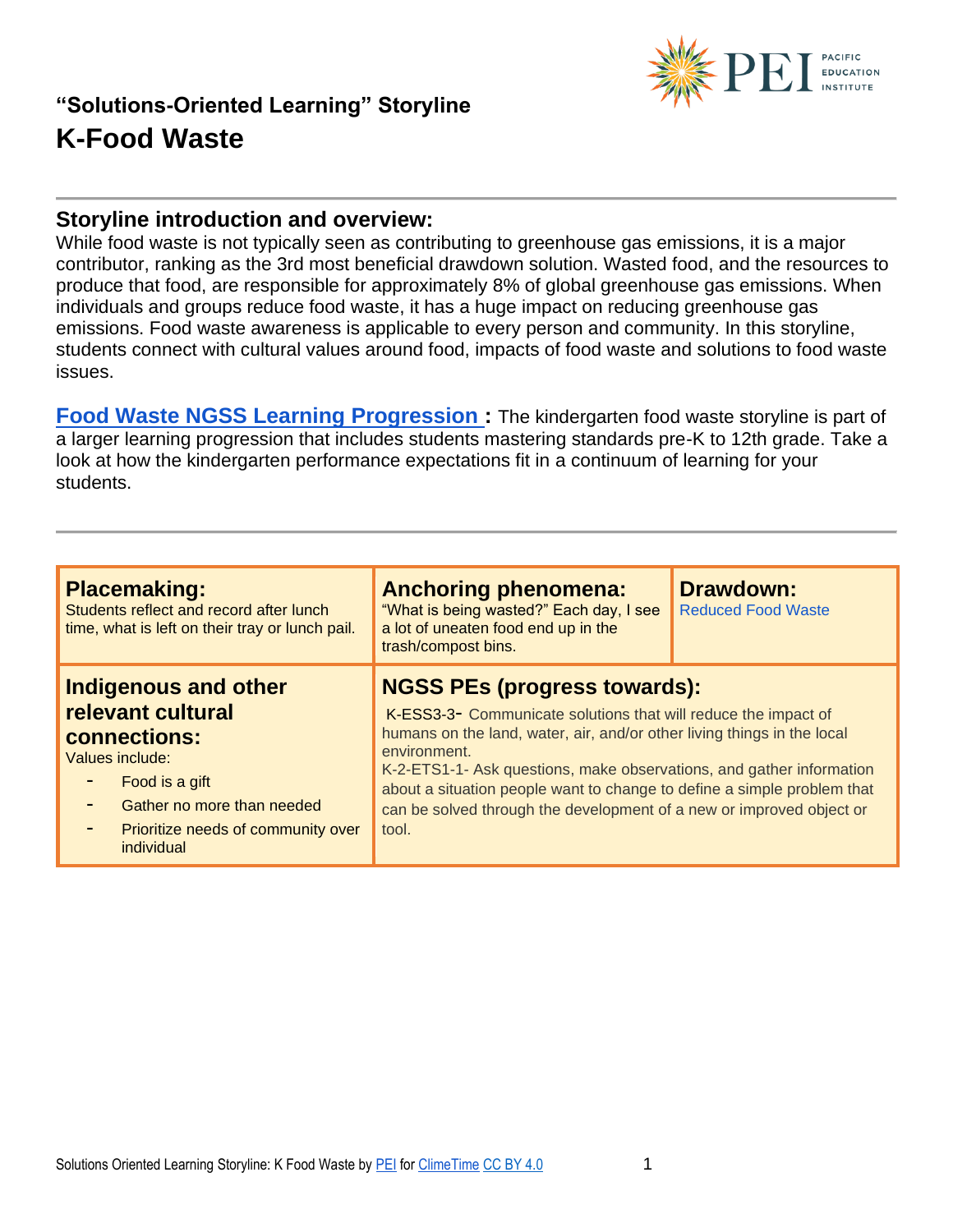

## **Estimated time required to implement this storyline: 2 weeks**

#### **NGSS PEs:**

K-ESS3-3- Communicate solutions that will reduce the impact of humans on the land, water, air, and/or other living things in the local environment.

K-2-ETS1-1- Ask questions, make observations, and gather information about a situation people want to change to define a simple problem that can be solved through the development of a new or improved object or tool.

| Science & Engineering Practice (SEP)                                                                                                                                                                                                                                                                                                                                                                                                                                        | Disciplinary Core Idea (DCI)                                                                                                                                                                                                                                                                                                                                                                                                                                                                                  | <b>Cross Cutting Concept (CCC)</b>                                                                                                                            |
|-----------------------------------------------------------------------------------------------------------------------------------------------------------------------------------------------------------------------------------------------------------------------------------------------------------------------------------------------------------------------------------------------------------------------------------------------------------------------------|---------------------------------------------------------------------------------------------------------------------------------------------------------------------------------------------------------------------------------------------------------------------------------------------------------------------------------------------------------------------------------------------------------------------------------------------------------------------------------------------------------------|---------------------------------------------------------------------------------------------------------------------------------------------------------------|
| <b>Obtaining, Evaluating, and Communicating</b><br>Information<br>Obtaining, evaluating, and communicating<br>information in K-2 builds on prior experiences and<br>uses observations and texts to communicate new<br>information.<br>Communicate solutions with others<br>in oral and/or written forms using<br>models and/or drawings that<br>provide detail about scientific<br>ideas.                                                                                   | <b>ESS3.C: Human Impacts on Earth Systems</b><br>Things that people do to live comfortably can affect<br>the world around them. But they can make choices<br>that reduce their impacts on the land, water, air, and<br>other living things.<br><b>ETS1.B: Developing Possible Solutions</b><br>Designs can be conveyed through sketches,<br>drawings, or physical models. These representations<br>are useful in communicating ideas for a problem's<br>solutions to other people. (secondary)                | Cause and Effect<br>Events have causes that generate observable<br>patterns.                                                                                  |
| <b>Asking Questions and Defining Problems</b><br>Asking questions and defining problems in K-2<br>builds on prior experiences and progresses to<br>simple descriptive questions.<br>Ask questions based on<br>observations to find more<br>information about the natural<br>and/or designed world(s). (K-2-<br><b>ETS1-1)</b><br>Define a simple problem that can<br>$\bullet$<br>be solved through the<br>development of a new or improved<br>object or tool. (K-2-ETS1-1) | <b>ETS1.A: Defining and Delimiting Engineering</b><br><b>Problems</b><br>A situation that people want to<br>$\bullet$<br>change or create can be approached<br>as a problem to be solved through<br>engineering. (K-2-ETS1-1)<br>Asking questions, making<br>$\bullet$<br>observations, and gathering<br>information are helpful in thinking<br>about problems. (K-2-ETS1-1)<br>Before beginning to design a<br>$\bullet$<br>solution, it is important to clearly<br>understand the problem. (K-2-ETS1-<br>1) | <b>Structure and Function</b><br>The shape and stability of structures of natural<br>and designed objects are related to their<br>function(s). $(K-2-ETS1-2)$ |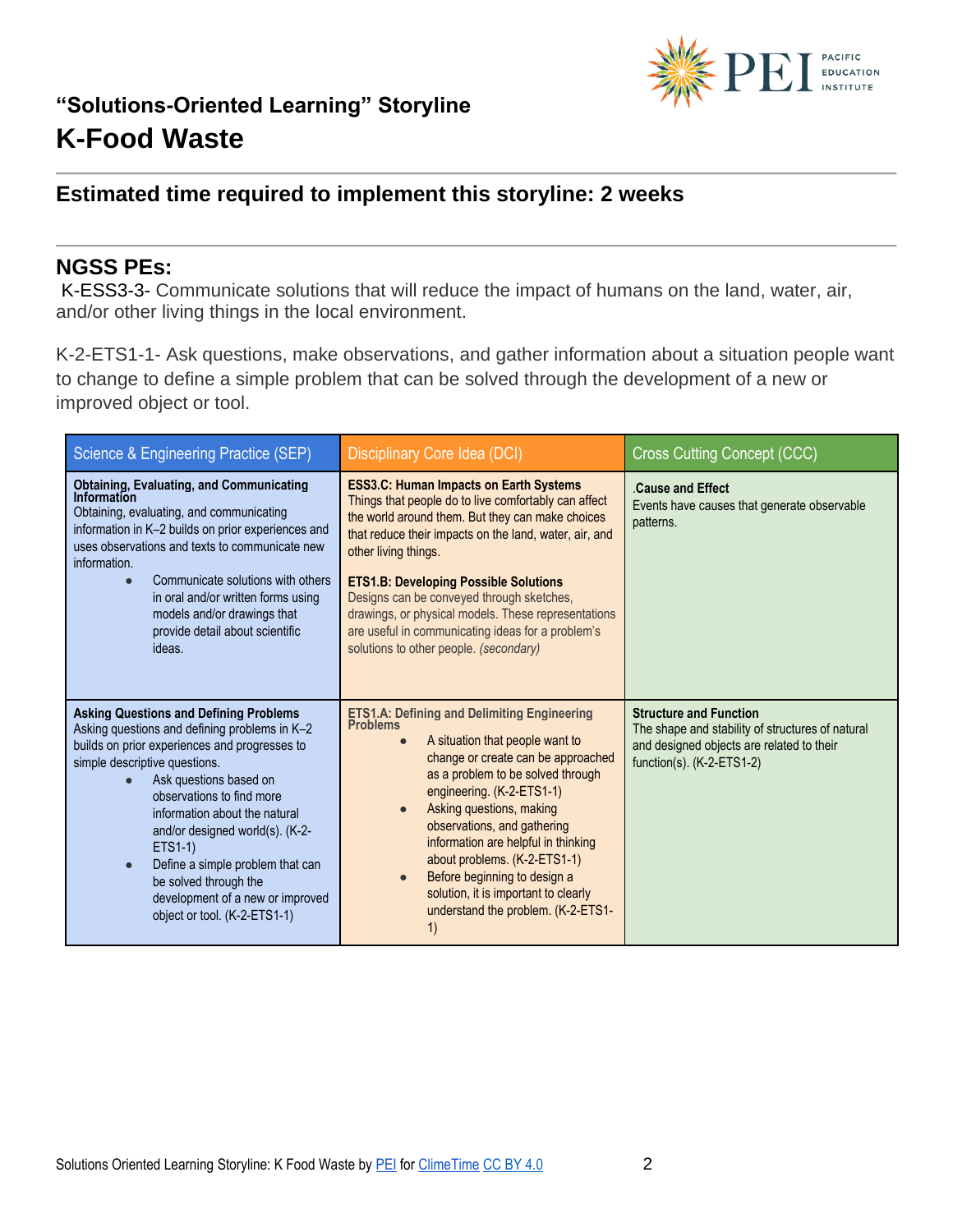

#### **Teacher Background: Native Ways of Knowing about Food Waste**

 Indigenous peoples' perspectives and traditional knowledge around waste are a perfect starting place for this storyline. Local Native communities hold important traditional ecological knowledge grounded in stewardship of the land and care for the gifts the land provides for life. In the Native worldview, food is a gift, not a commodity. The work of gathering and preparing food is a well planned journey throughout the course of the seasonal cycle that connects us to the communities that not only sustain us, but teach us how to live in the world.

 Waste is known as a disrespect of the lives that sustain us and is strictly avoided. Since time immemorial, our local foods, our First Foods, have been well-managed using defined and practiced management rules. Attunement to the landscape and its connected systems, attunement to seasonal cycles and the availability of plants and animals is central to this stewardship. Not taking more than you need is common traditional ecological knowledge. In order to respect the life that was taken, it is important to know how to properly gather, prepare and store foods so that none is wasted.

 Additionally, in-depth ecological and processing knowledge is required so that we only gather what we can use, have the time to process, and can take care of properly. If someone gathers too much, not knowing how long it takes to

clean/dry/cook/chop/freeze/store/etc., they will end up wasting all that life and all of their work. Thus, careful planning and preparation takes place to avoid waste and prepare the foods for the future.

 In addition to not taking too much, we should take and use things in ways that are respectful to the life taken, and in a way that promotes future growth/life,which is very different for each plant and animal. Traditional teachings lead us to gather/hunt/fish in ways that have little negative impact or, more often, have an impact that promotes the life of what we're taking. For example, careful coppicing/cutting back of some trees and shrubs results in strong growth and greater production from that living thing, and the traditional methods of digging camas bulbs aerates the soil and promotes future growth. In addition to consuming thoughtfully, the indigenous perspective on "waste" in general is different from most non-indigenous perspectives. For example, in Traditional Ecological Knowledge (TEK), we are expected to use all parts of what we take from the earth and use it in the best way. Traditional indigenous food practices and land management conserve & promote biodiversity, maintain a range of ecosystem services, and safeguard rich cultures and traditional ways of life that promote healthy communities.

### **Learning Sessions**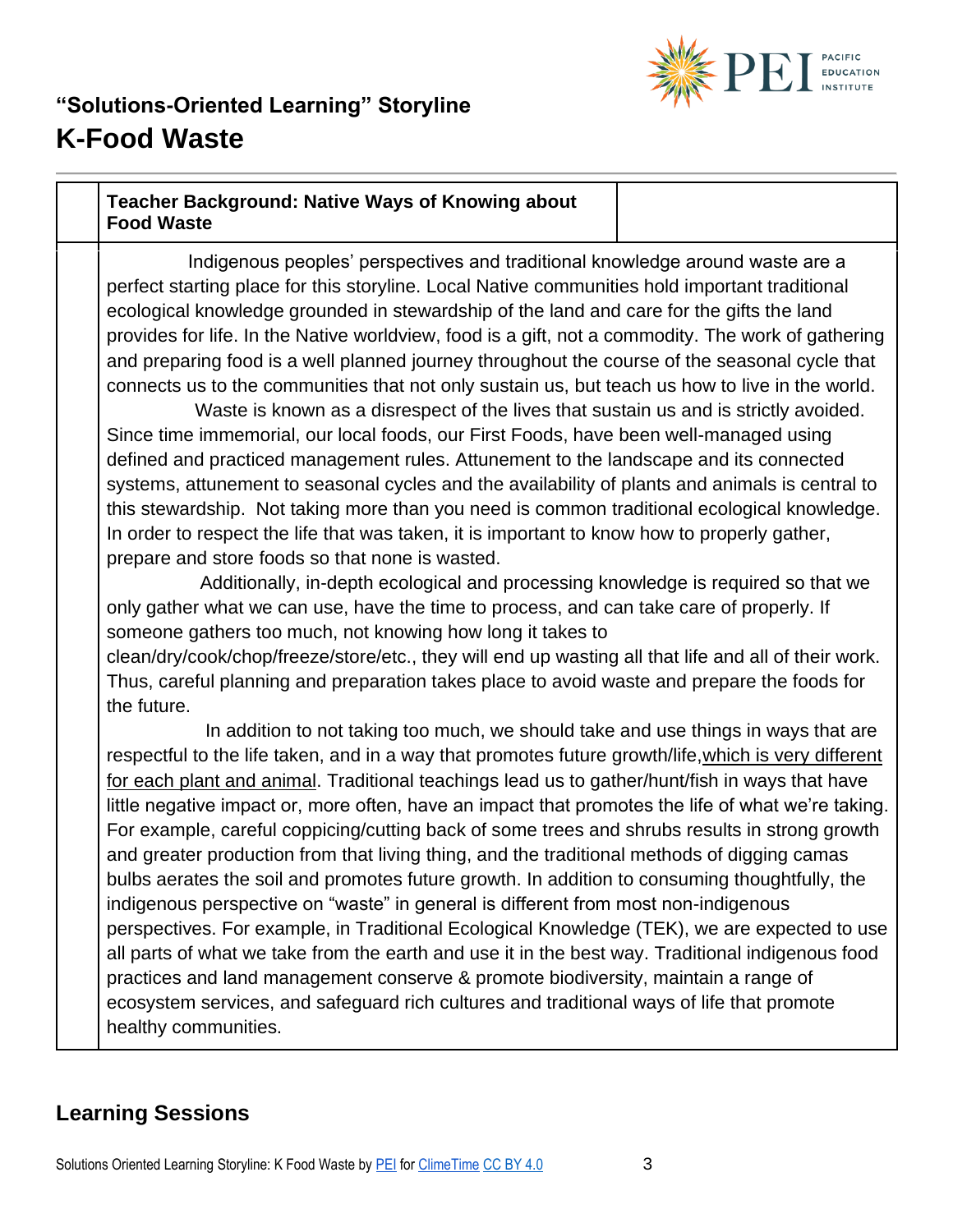

| <b>Materials List:</b> |                                                                                                                                                                                        |
|------------------------|----------------------------------------------------------------------------------------------------------------------------------------------------------------------------------------|
|                        |                                                                                                                                                                                        |
| Learning session       | <b>Materials</b>                                                                                                                                                                       |
| 1.                     | Video of Doodlebug story                                                                                                                                                               |
| 2.                     | Copies of lunch tray or lunch box pages for students to draw on.<br>Photos of student lunches before dumping them (anonymous to avoid<br>any food shaming) to be shown as a slide show |
| 3.                     | Chart paper to record student responses                                                                                                                                                |
| 4.                     | LoveFoodHateWaste teacher guide<br>Copy "Life of a Strawberry" worksheet, one per learner                                                                                              |
| 5.                     | Arrange mini-field trip to school kitchen to interview cook about the daily<br>lunch.                                                                                                  |
| 6.                     | Optional Small pictures of student faces to add to self portrait.                                                                                                                      |
| 7.                     | <b>Lesson 2 from Zero Waste Education Pack</b>                                                                                                                                         |
| 8.                     | Lesson 3 from Zero Waste Education Pack                                                                                                                                                |
| 9.                     | Chart paper                                                                                                                                                                            |

| 1. | <b>Grounding Native Ways of Knowing</b>                                                                                                                                                                                                 | <b>Estimated time:</b><br>15 minutes |
|----|-----------------------------------------------------------------------------------------------------------------------------------------------------------------------------------------------------------------------------------------|--------------------------------------|
|    | Play video: Doodlebug story as told by Spokane Tribal Elder Orten                                                                                                                                                                       |                                      |
|    | Doodle Bug: A Spokane Tribe of Indians storytelling                                                                                                                                                                                     |                                      |
|    | Discuss with your students their takeaways from the story.<br>(Any and all connections are good. Help students notice how much energy and effort goes<br>into obtaining food. Energy concept connection key to later in the StoryLine.) |                                      |

|  | 2. Examine phenomena: "What is being wasted?" Each | Estimated time: |
|--|----------------------------------------------------|-----------------|
|--|----------------------------------------------------|-----------------|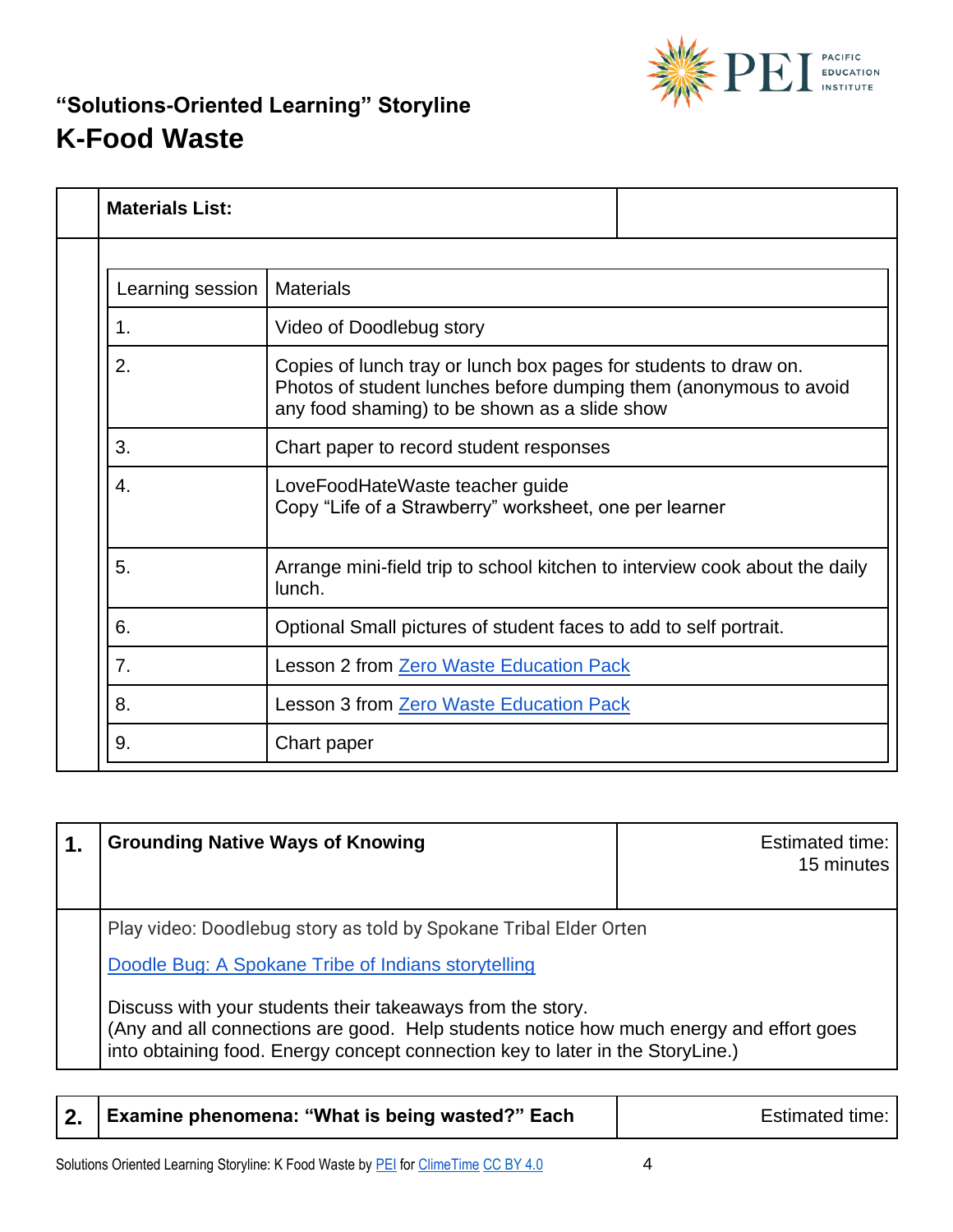

| I VVU IIUJLV                                                                                                                                                                                                                                                                             |            |
|------------------------------------------------------------------------------------------------------------------------------------------------------------------------------------------------------------------------------------------------------------------------------------------|------------|
| day, I see a lot of uneaten food end up in the<br>trash/compost bins.                                                                                                                                                                                                                    | 15 minutes |
| Go to lunch with your students one day unannounced. At the end of lunch, take photographs<br>of several student lunch trays and lunch boxes just before they exit the lunchroom. Be sure to<br>not take pictures of students to avoid any negativity surrounding lunch options or waste. |            |
| Create a slideshow of photos to show the class and ask what they notice about the pictures.<br>What is the same? What is the difference? What is being wasted? Where does all the food<br>that wasn't eaten go?                                                                          |            |
| "Each day, I see a lot of uneaten food end up in the trash/compost bins. Draw and label what<br>was left from your lunch today."                                                                                                                                                         |            |
| Give a copy of either a lunch box or lunch tray to each student. Have them draw what was<br>remaining after they were "finished" with their lunch.                                                                                                                                       |            |
| Lunch Box and Lunch Tray templates                                                                                                                                                                                                                                                       |            |
| <b>Watch video Wasted Food</b>                                                                                                                                                                                                                                                           |            |
|                                                                                                                                                                                                                                                                                          |            |

| $\mathbf{3}$ | <b>Pre Assessment</b>                                                                                                                                                                                                                                                                                                                   | Estimated time:<br>15 minutes |
|--------------|-----------------------------------------------------------------------------------------------------------------------------------------------------------------------------------------------------------------------------------------------------------------------------------------------------------------------------------------|-------------------------------|
|              | <b>K-Food Waste Pre- Assessment</b><br>Create a chart on chart paper with the title "How can humans reduce food waste?" and record<br>student responses. Rewrite responses below for record keeping purposes.<br>Frame for students: "I think humans can reduce food waste by _______ because<br><b>K- Food Waste Assessment Rubric</b> |                               |

| 4. | Guiding question: What are the impacts of wasting<br>food?                                                                                                                 | <b>Estimated time:</b><br>30 minutes |
|----|----------------------------------------------------------------------------------------------------------------------------------------------------------------------------|--------------------------------------|
|    | Watch Wasted Food again.                                                                                                                                                   |                                      |
|    | Use the Scottish curriculum "Love Food Hate Waste" lesson 1 Be a Food Super Saving Hero.                                                                                   |                                      |
|    | This lesson introduces the idea that a lot of effort goes into getting food from farm to fork and<br>when we waste food we also waste the effort that went into making it. |                                      |
| .  |                                                                                                                                                                            |                                      |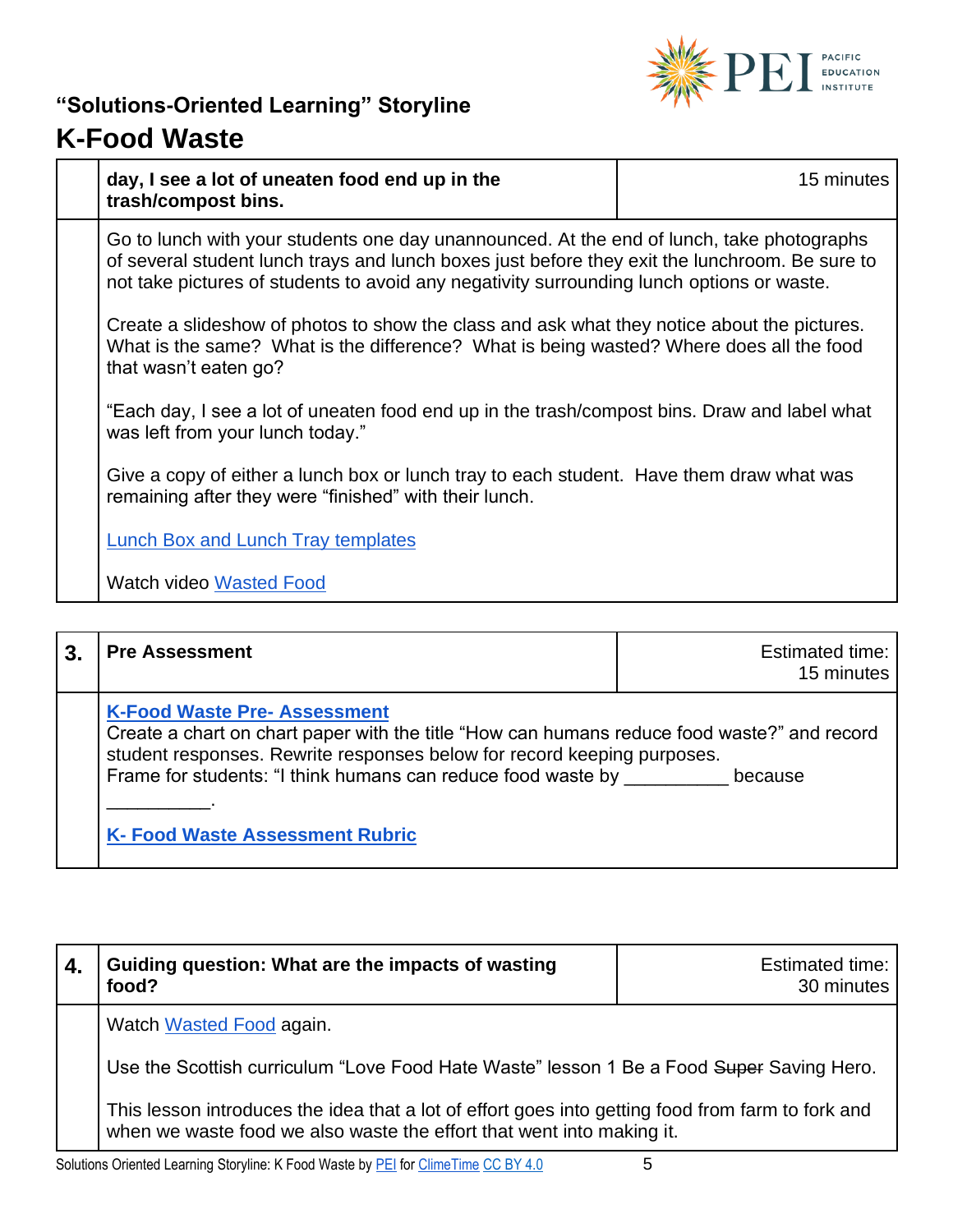

Over the next three lessons learners will be inspired to save food from the bin, earning different powers when completing each activity, ultimately becoming 'food saving heroes'. To bring this concept home show the Life of a Strawberry video. Watch [The Extraordinary Life and Times of Strawberry](https://vimeo.com/175920034) (2 minutes) Have students cut apart the Life of a Strawberry picture (page 9) and put them in the proper sequence. Notice the symbols on the pictures. What do they mean? The pictures indicate the type of effort needed in that step. •Sun and water symbols - the fruit was grown. •Hand - the fruit had to be picked. •Wheel - all the ingredients needed to be transported to us. •Money - the ingredients needed to be bought by the teacher. •Snowflake - the jellies were put in the fridge and the lollies were frozen. •Make - the jellies, lollies and smoothies were made.

| 5. | Guiding question: How much effort goes into making<br>food?                                                                                                              | <b>Estimated time:</b><br>30 minutes |
|----|--------------------------------------------------------------------------------------------------------------------------------------------------------------------------|--------------------------------------|
|    | Watch Kids Go Green: Reducing Food Waste<br>Lesson 1 part 2 from Zero Waste Education Pack                                                                               |                                      |
|    | Some food is grown (fruits, vegetables), some is made (cheese, mayonnaise), some is baked<br>(bread and rolls) and some food is cooked (meats).                          |                                      |
|    | Look at the picture of a roll (sandwich).<br>Label the parts of the sandwich by the type of effort used in preparing those parts.                                        |                                      |
|    | Discuss, why is it important to reduce our food waste? Then watch Black Balloons Energy<br>Saving video. Discuss that food waste also gives off gases that impact Earth. |                                      |
|    | Take a mini-field trip to the school kitchen to see what effort went into the daily lunch<br>preparation (baked, cooked, grown, etc.)                                    |                                      |

| Guiding question: How can you become a food super | Estimated time: |
|---------------------------------------------------|-----------------|
| saving hero?                                      | 30 minutes      |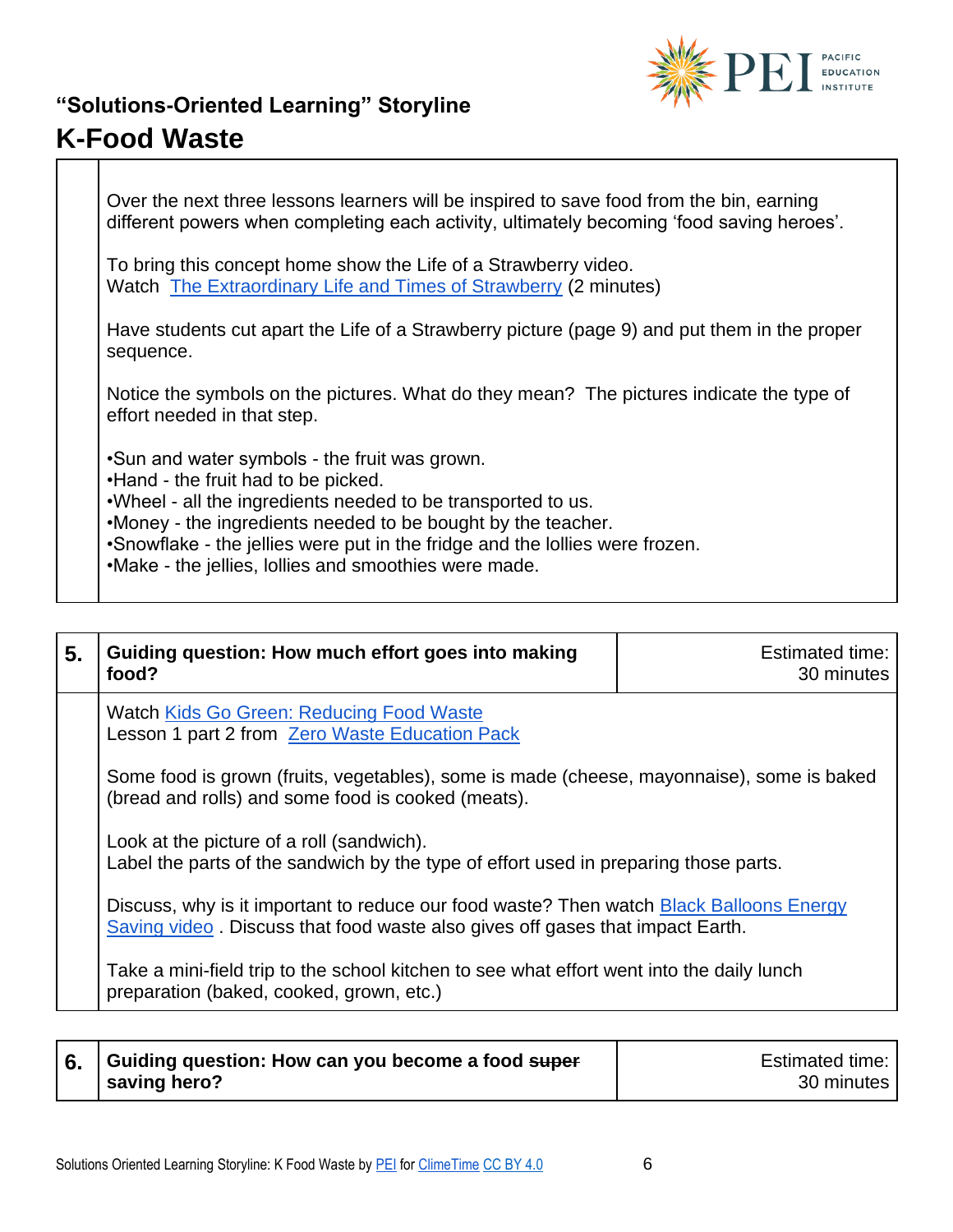

Lesson 1 part 3 from [Zero Waste Education Pack](https://www.zerowastescotland.org.uk/sites/default/files/ZWS1054%20LFHW%20Primary%20Pack%201-3.pdf)

Ask students to draw a picture of themselves as a food saving hero on the provided worksheet. You may want to insert a photo of their face onto the worksheet. It is worth noting that the stars at the side of the worksheet will be colored in as they progress through the lessons. Tell your learners to wait to color in the stars in a later lesson!

This would also be a good time to discuss possible careers that work with food waste. If possible bring in your local waste management department or your school custodian to talk about waste in your community or and describe their job responsibilities, education and their favorite part of their career.

| 7. | Guiding question: How can we save food from the bin?                                                                                                                                                                                                                                                                                                                                                                                                                                                                                                                                                                                                                                                                                                                                                                                                                                                                                                                                                                                                                                                                                                                                                                                                                                                                                                                                                                                                                                                                                                                                                                                                                                                                                                            | <b>Estimated time:</b><br>60 minutes |
|----|-----------------------------------------------------------------------------------------------------------------------------------------------------------------------------------------------------------------------------------------------------------------------------------------------------------------------------------------------------------------------------------------------------------------------------------------------------------------------------------------------------------------------------------------------------------------------------------------------------------------------------------------------------------------------------------------------------------------------------------------------------------------------------------------------------------------------------------------------------------------------------------------------------------------------------------------------------------------------------------------------------------------------------------------------------------------------------------------------------------------------------------------------------------------------------------------------------------------------------------------------------------------------------------------------------------------------------------------------------------------------------------------------------------------------------------------------------------------------------------------------------------------------------------------------------------------------------------------------------------------------------------------------------------------------------------------------------------------------------------------------------------------|--------------------------------------|
|    | <b>Lesson 2 from Zero Waste Education Pack</b><br>This lesson explores how food can be used in different ways through a practical taste test.<br>Learners are encouraged to challenge their preconceptions about different types of fruit and<br>'ugly' produce. For instance, they might not eat a brown banana but what about a banana<br>smoothie?<br>We are learning that food can be transformed into different things and eaten in different ways.<br>We understand that by doing this we are saving food from the bin and protecting our planet.<br><b>Preparation</b><br>•'Farm to fork' PowerPoint used in lesson 1 - you will need slides 3 and 7.<br>•You will need the 'Food saving hero' worksheets completed in lesson 1. On the right of this<br>worksheet there are four superpower stars for learners to colour in when they have developed<br>them.<br>• Print 'Taste test' worksheet - 1 per 2-3 learners.<br>.Odd looking fruit and veg - brown bananas, bruised, scarred or misshapen fruit or veg.<br>For the 'Taste test' activity you will need:<br>•Ice cube trays •Blender & cups for drinking (if making smoothies)<br>.Fruit of choice, fruit cordial & jelly<br>. Cut your fruit of choice into small pieces.<br>. Put some of these pieces to the side and some in the ice cube tray. For half of the fruit in the<br>ice cube trays, cover with a jelly mixture of your choice and leave to set. For the other half of<br>the fruit in the ice cube trays, cover with water and a fruit cordial of your choice and freeze to<br>make fruit ice lollies. Make a smoothie mixture of your choice using any remaining fruit. Recipe<br>suggestions can be found on the Love Food Hate Waste website. The idea with this activity is |                                      |
|    | that the fruit is all the same but in different forms and mixed with different things.                                                                                                                                                                                                                                                                                                                                                                                                                                                                                                                                                                                                                                                                                                                                                                                                                                                                                                                                                                                                                                                                                                                                                                                                                                                                                                                                                                                                                                                                                                                                                                                                                                                                          |                                      |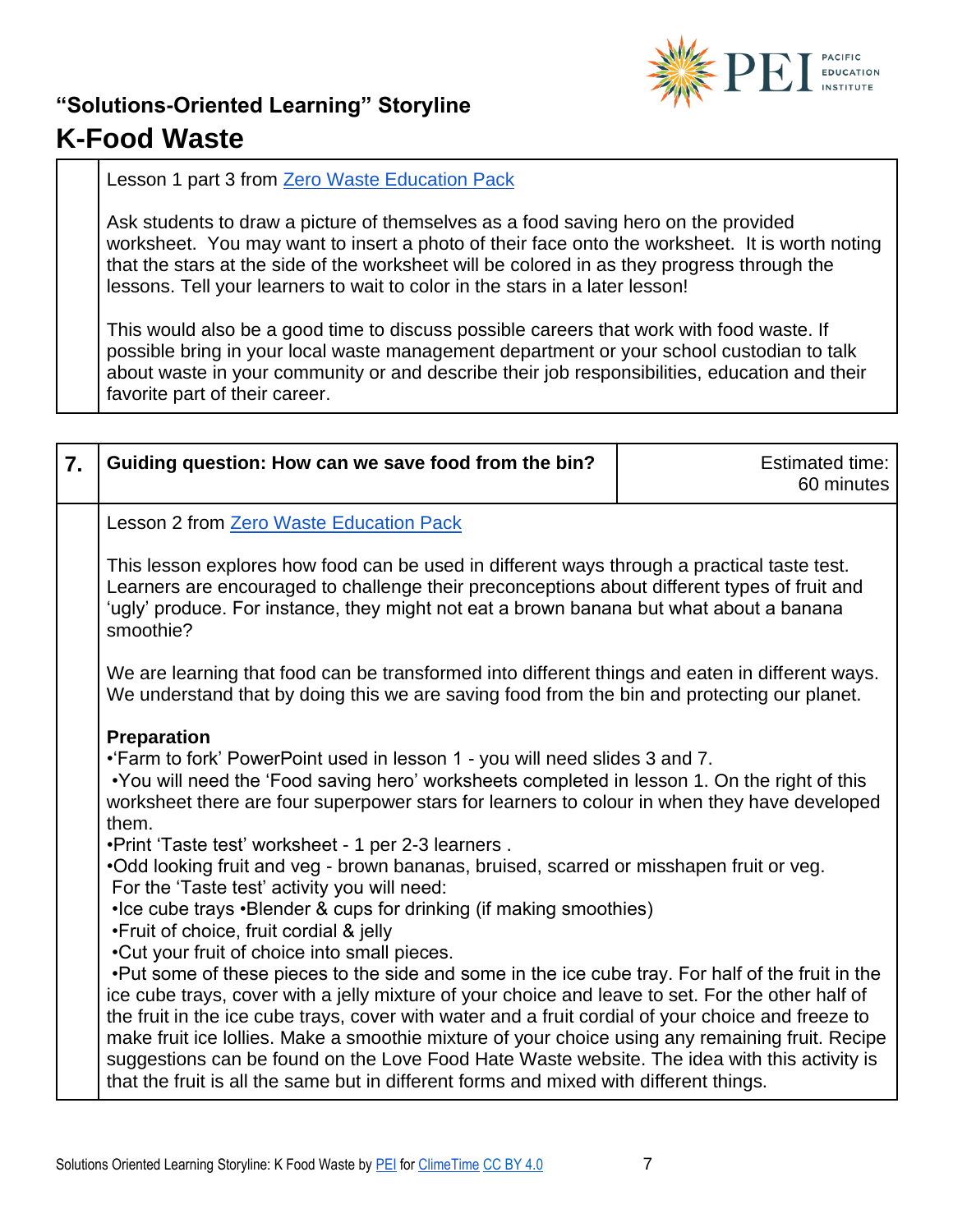

| 8. | Guiding question: What can we do to reduce our food<br>waste?                                                                | Estimated time:<br>minutes<br>60. |
|----|------------------------------------------------------------------------------------------------------------------------------|-----------------------------------|
|    | Play video: Doodlebug story as told by Spokane Tribal Elder Orten                                                            |                                   |
|    | Doodle Bug: A Spokane Tribe of Indians storytelling                                                                          |                                   |
|    | Have students discuss: What does this video make you think of now that we have learned<br>more about food, waste and effort? |                                   |
|    | Lesson 3 from Zero Waste Education Pack                                                                                      |                                   |

| 9. | Possible next steps/off-ramps/actions:                                                                                                                                                                                                                                                                                                                                                                                                                                                                                             |  |
|----|------------------------------------------------------------------------------------------------------------------------------------------------------------------------------------------------------------------------------------------------------------------------------------------------------------------------------------------------------------------------------------------------------------------------------------------------------------------------------------------------------------------------------------|--|
|    | • NGSS Engineering strand: Now that we know there is a problem at our school what can<br>we do now, where we live, to solve it?<br><b>Cedar Box Teaching Toolkit</b><br>$\circ$ This resource has great background knowledge for the teacher in the sections:<br>From White Cap to White Cap – Cultural Ecosystems by Abe Lloyd and Elise<br>$\circ$<br>Krohn Feeding 7 Generations by Valerie Segrest and Elise Krohn<br>○ The Impacts of Colonization on Native Foods Access by Valerie Segrest and<br>Elise Krohn<br>Make bread |  |
|    | Connect with a local Master Gardeners program to talk about compost<br>Trip to a local farm or waste center                                                                                                                                                                                                                                                                                                                                                                                                                        |  |
|    | Invite a city employee to discuss waste management                                                                                                                                                                                                                                                                                                                                                                                                                                                                                 |  |
|    | Other food waste curriculum: Purdue Food Waste Curriculum                                                                                                                                                                                                                                                                                                                                                                                                                                                                          |  |
|    | • Video: Kids Go Green: Reducing Food Waste                                                                                                                                                                                                                                                                                                                                                                                                                                                                                        |  |

| 10 | <b>Post Assessment:</b>                                                                                                                                                                                                                                                                                                                                                                                                                                                                                                                           |  |  |
|----|---------------------------------------------------------------------------------------------------------------------------------------------------------------------------------------------------------------------------------------------------------------------------------------------------------------------------------------------------------------------------------------------------------------------------------------------------------------------------------------------------------------------------------------------------|--|--|
|    | <b>First activity: K- Food Waste Post Assessment Part 1</b><br>Create a chart on chart paper with the title "How can humans reduce food wastes?" and record<br>student responses. Rewrite responses below for record keeping purposes.<br>Frame for students: "I think humans can reduce food waste by<br>because                                                                                                                                                                                                                                 |  |  |
|    | Second activity: K- Food Waste Post Assessment Part 2<br>Directions: After the post-assessment discussion, highlight the student responses (see rubric)<br>that are the best possible solutions to reducing food waste. Students will create a poster (see<br>example in rubric) with a peer or small group to communicate their understanding of the impact<br>of food waste and what humans can do to reduce food waste. Posters should include a<br>sentence (student written or teacher scribed) and a scientific drawing with labels (can be |  |  |